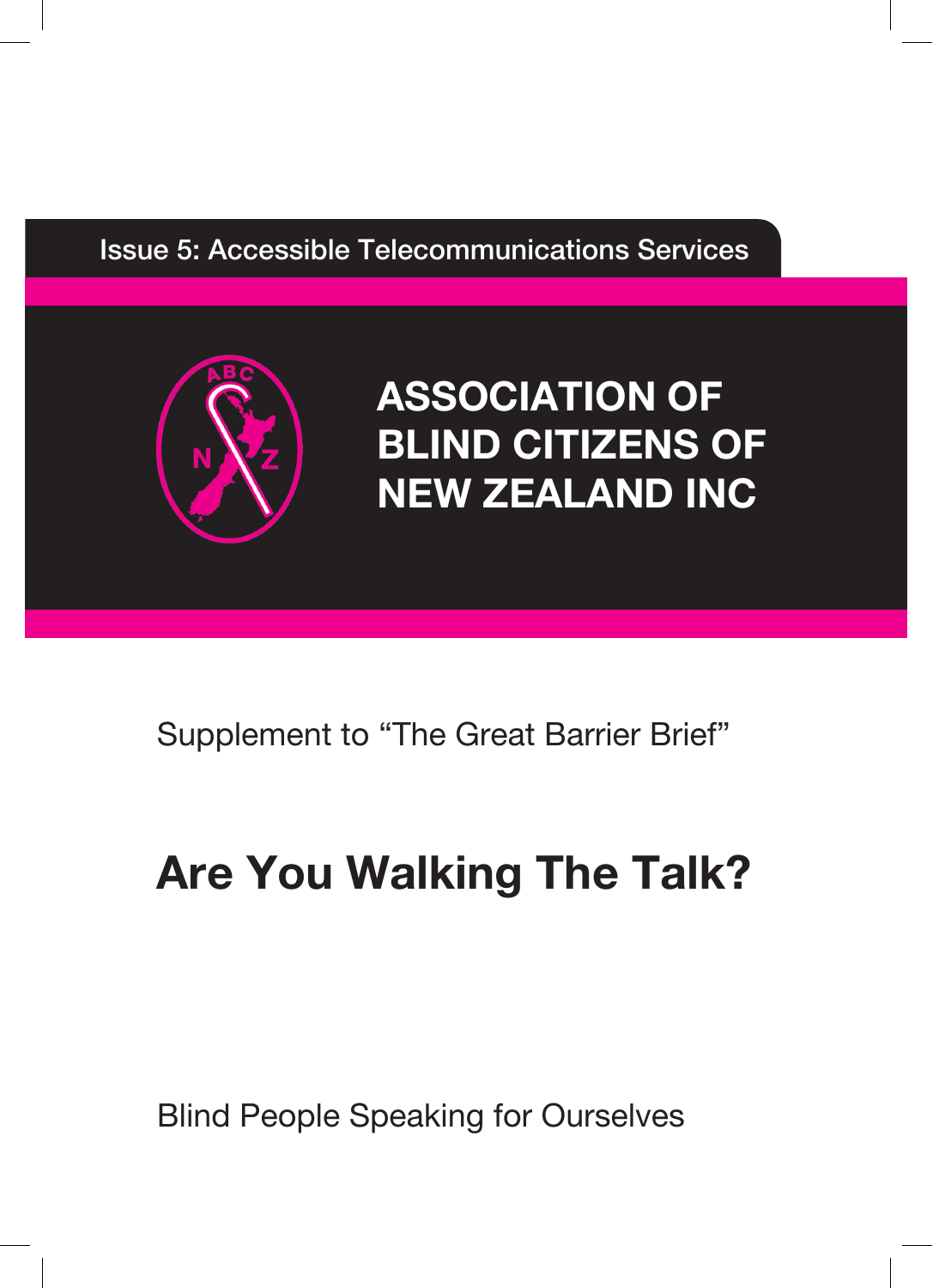## **Index**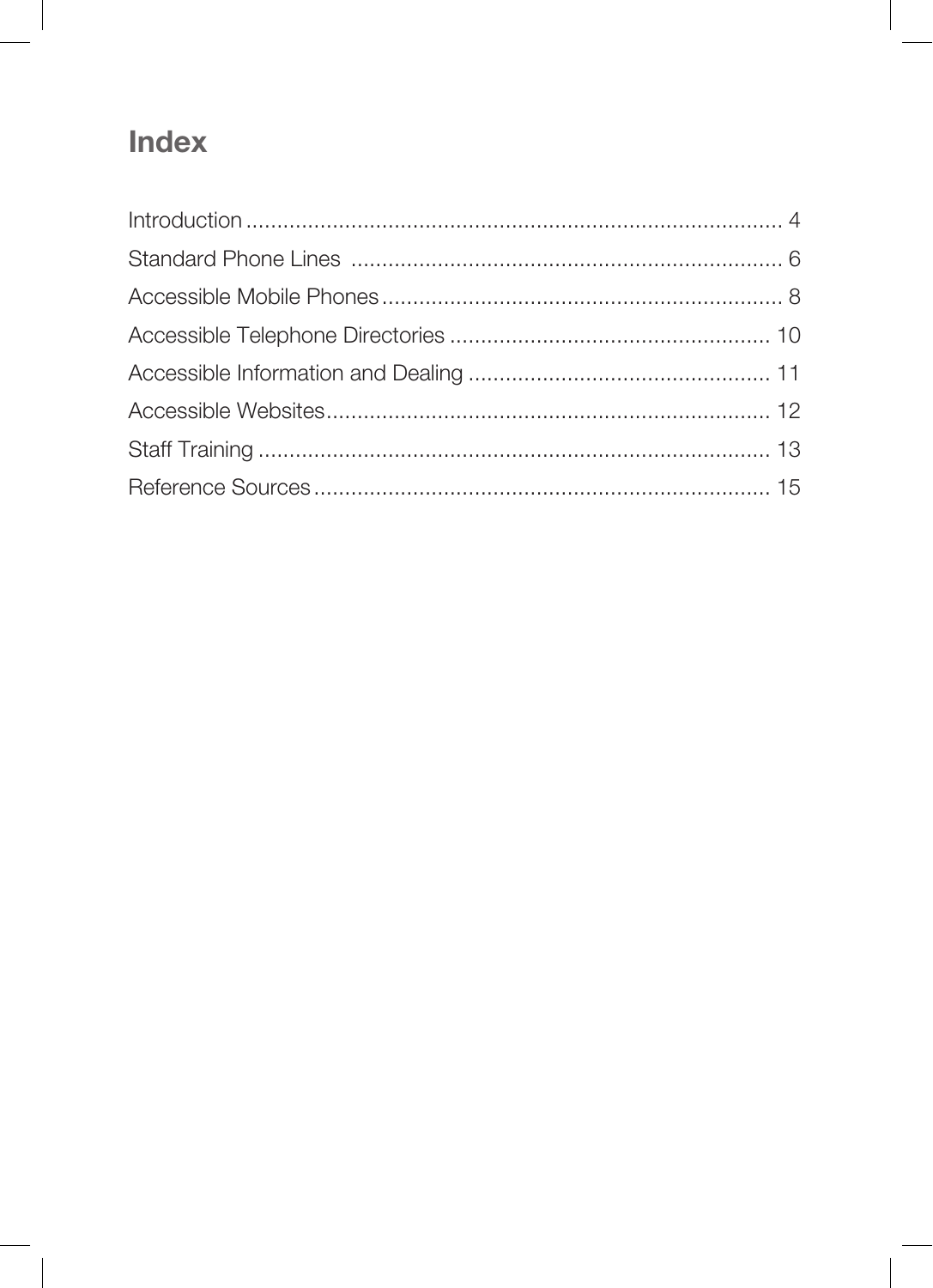# Supplement to "The Great Barrier Brief"

# Issue 5: Accessible Telecommunications **Services**

# **Are You Walking the "Talk"?**

Founded in 1945, the Association of Blind Citizens of New Zealand Inc (Association) is New Zealand's leading blindness consumer organisation and one of the country's largest organisations of disabled consumers. The Association's aim is to heighten awareness of the rights of blind and vision impaired people and to remove the barriers that impact upon our ability to live in an accessible, equitable and inclusive society.

In the context of this document, the word "blind" encompasses all those with a vision impairment who can identify with some or all of the issues described below.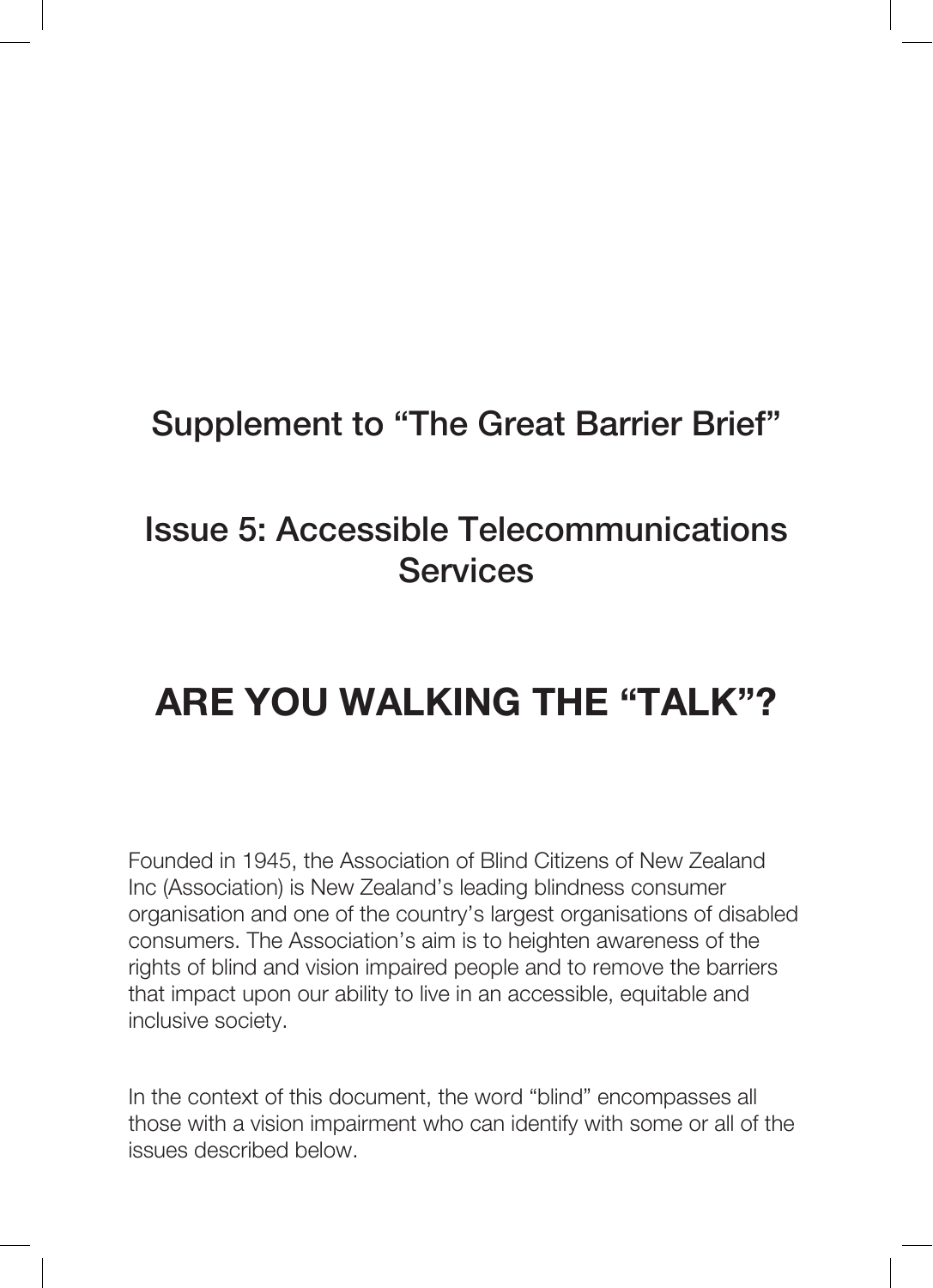### **Introduction**

As blind people, we are unable to communicate and access information visually and often we are restricted in our ability to get out and about. No wonder then that often the humble telephone is the first choice for many of us when it comes to maintaining social contact, accessing information and even carrying out everyday transactions such as banking and shopping. The modern development of the mobile phone is also having a profound impact on our approach to communication, provided of course we can get one that we can use.

Modern telecommunications services are changing the very fabric of how society works. Texting for example has become a widely accepted means of communication. Schools now text parents to advise if their child has not turned up, and hospitals and dentists send reminders of appointments by text. Increasingly people are encouraged to receive regular bills by email or read them on a website. Blind and deafblind people must be able to use today's telecommunications services or we will be more and more shut out of everyday society.

Good properly designed telecommunications services would make life better for everyone but they can be particularly liberating for people who are blind. Some disabilities such as deafblindness can severely restrict a person's ability to access information and communicate with others, and for these people, good telecommunications services in today's world can actually be life changing. But often the reality of our experience is more frustrating than liberating.

This brief is directed primarily at the telecommunications industry because it is that industry that must ensure that the fundamental communications services we use are accessible to everyone, including blind people. It is beyond this brief to address the growing range of other services being developed that rely on the telecommunications infrastructure, everything from using an EFTPOS terminal in the supermarket, ordering groceries online, using the phone or TV in a hotel room, texting for a taxi, are all examples of such services. The Association is developing briefs that list our most important needs with respect to other services which all depend on accessible telecommunications.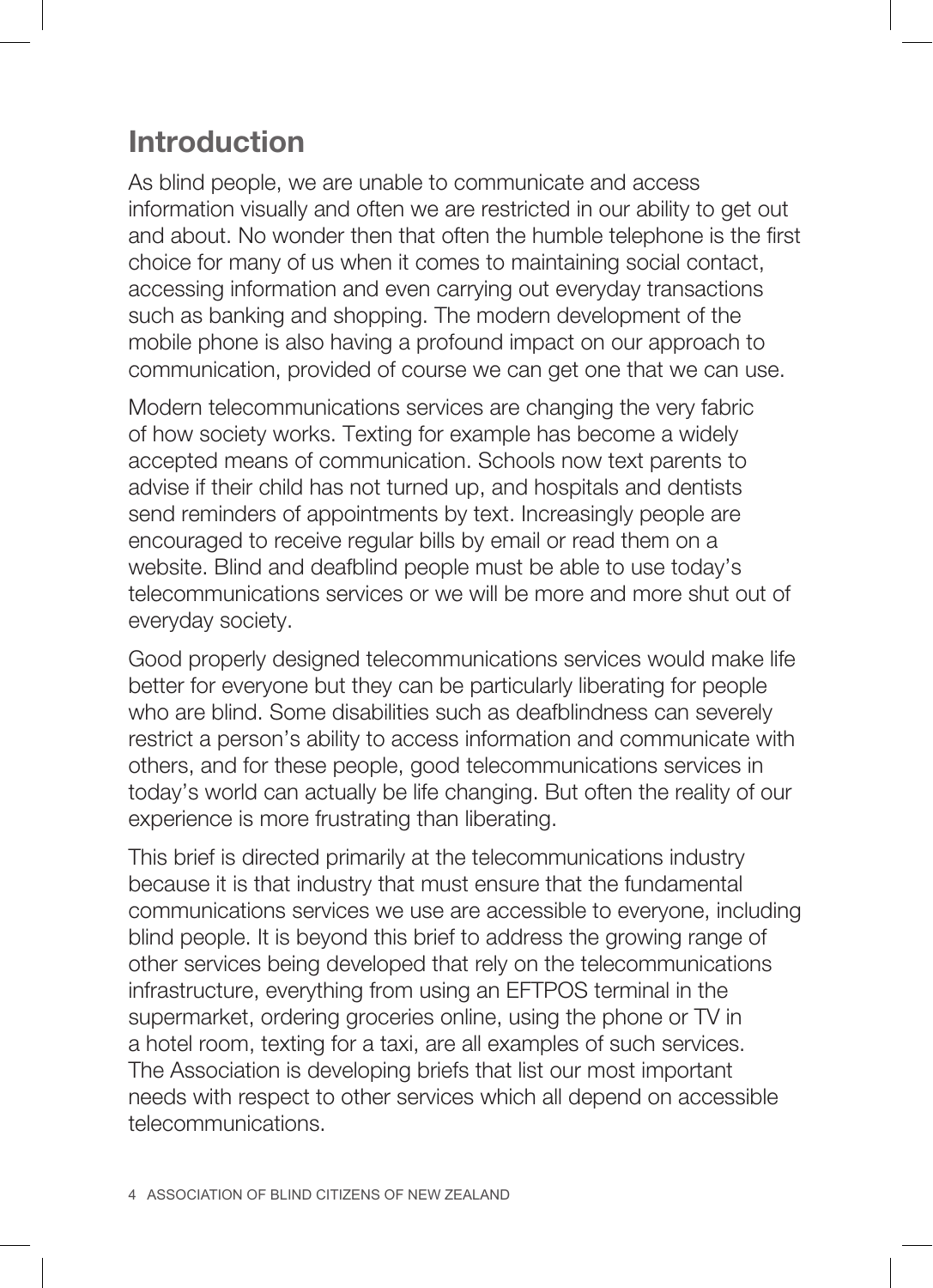However we would add that telecommunications companies should recognise that it makes good business sense to directly meet our needs and see us as a genuine source of revenue. With a phone in our hand we can really use, blind people are perhaps more likely than most to make calls, send texts and use other accessible telecommunications services.

New Zealand has strong legislation to protect the general rights of consumers and our specific rights regarding telecommunications services, but we lag behind many other countries that have adopted legislation to uphold the rights of disabled people to equitable access to these services.

#### *What We Need*

Overall, we need:

- telecommunications services that are accessible to and easily used by blind people;
- **EXEDEE** increased recognition in law to our right to accessible telecommunications;
- standard landline phones that are reliable, have a good clear sound and are easy to use;
- mobile phones that are accessible and sold on similar terms and at a similar price to everyday phones that are taken for granted by sighted people;
- a commitment to ensuring all information is accessible, including bills, directory services, call plans and promotions;
- websites that are accessible.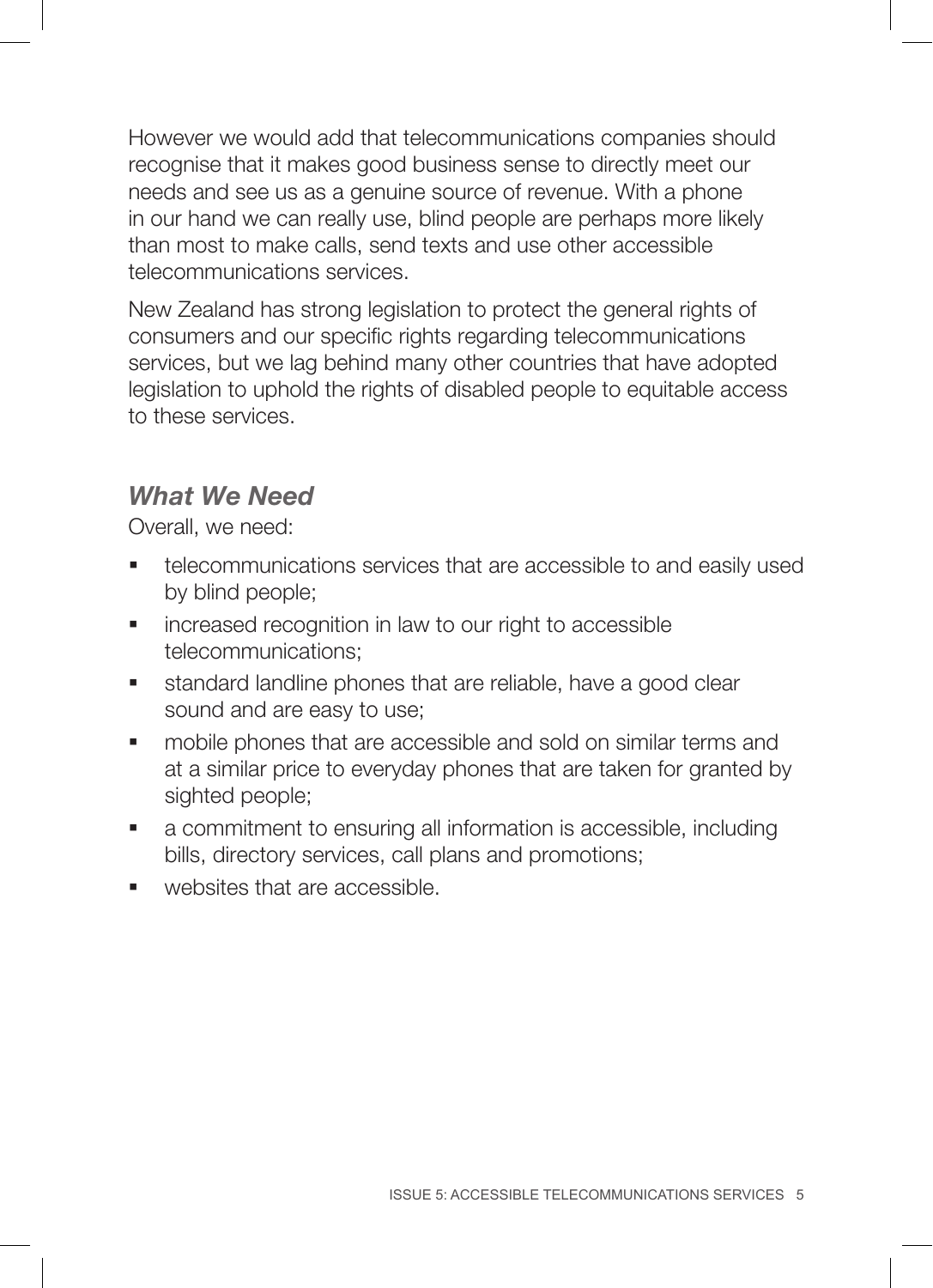### **Standard Landline Phones**

A wide variety of everyday phones is available for use in the home and at work. Often these are difficult for blind people to use with all but the most basic functions unusable. Yet simple inexpensive universal design features can dramatically improve the usability of the humble telephone. For example, distinct keys that are easy to press, good colour contrast, logically designed menus of functions and appropriate beep tones can make an appliance like a phone usable to a blind person when otherwise it might be almost unusable. But we must emphasise the point that such universal design principles would benefit many other people, not just people who are blind, deafblind or vision impaired.

We realise most if not all phones in New Zealand are imported. But telecommunications providers can do more to ensure that phones are available that can readily be used by blind people and other groups such as the elderly who might sometimes have problems using today's commonly available models. Also these companies can do more to structure their services to appeal directly to the needs and aspirations of such groups.

- A general commitment to ensuring that everyday phones are readily available that are easy to use while still providing all the basic functionality people nowadays expect.
- Businesses such as hotels that generally provide a phone and other communications services to the public must ensure these services are accessible.
- Models need to be readily available with large buttons, basic memory functionality and good colour contrast (this Association and the Royal New Zealand Foundation of the Blind recommends 70% for people with low vision).
- When importing phones, preference should be given to manufacturers that show a clear commitment to meet the needs of blind and other disabled customers.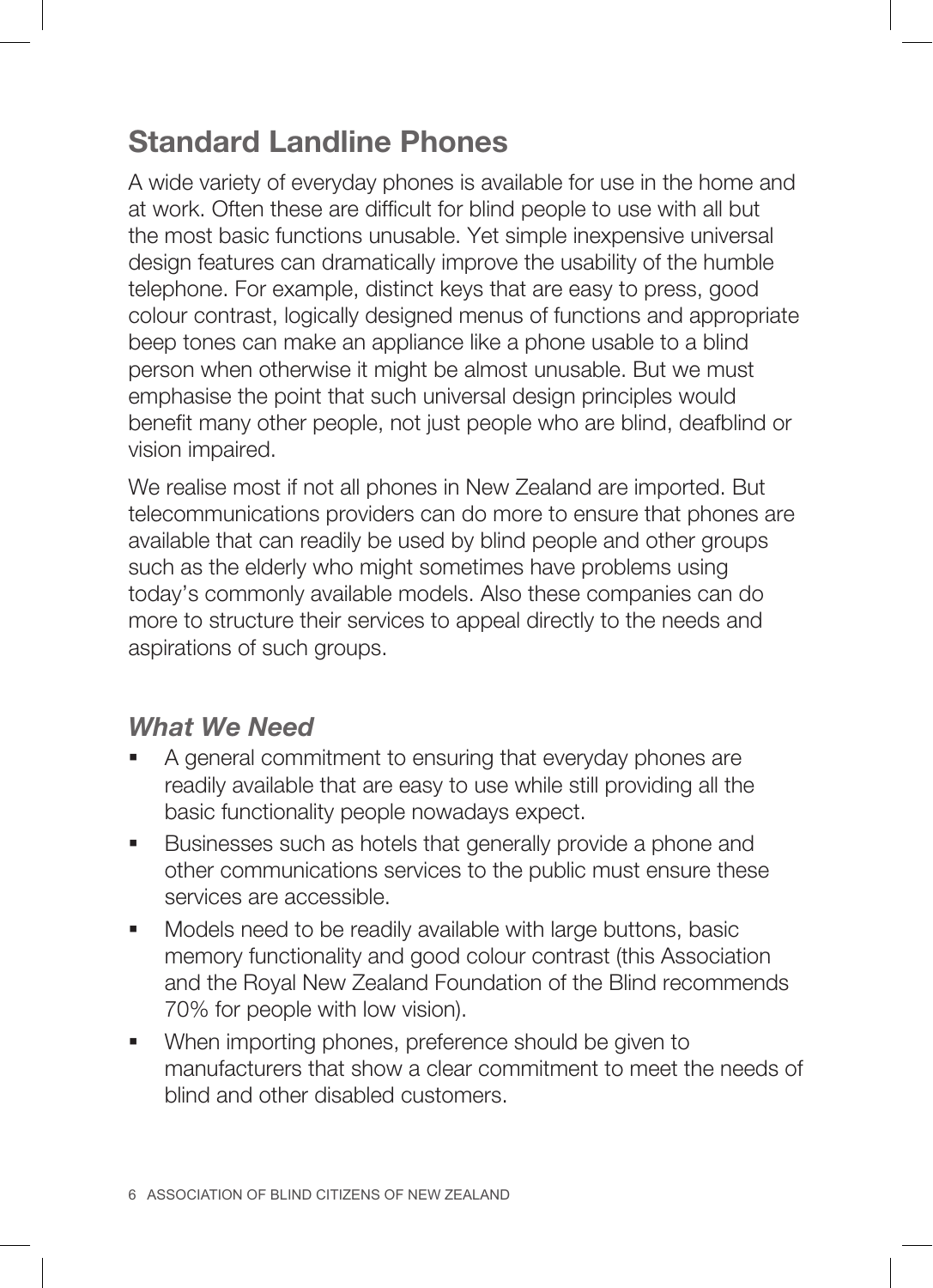- User manuals should be supplied with the phone in an accessible computer readable format, so they can be read directly or easily converted into other accessible formats such as braille and audio.
- **Telecommunications companies should be prepared to look at** innovative ways to sweeten the deal when offering contracts to blind customers, such as by throwing in a talking caller ID unit at a cost of about \$50, to give us the same access to caller ID display that is available on many of today's standard phones.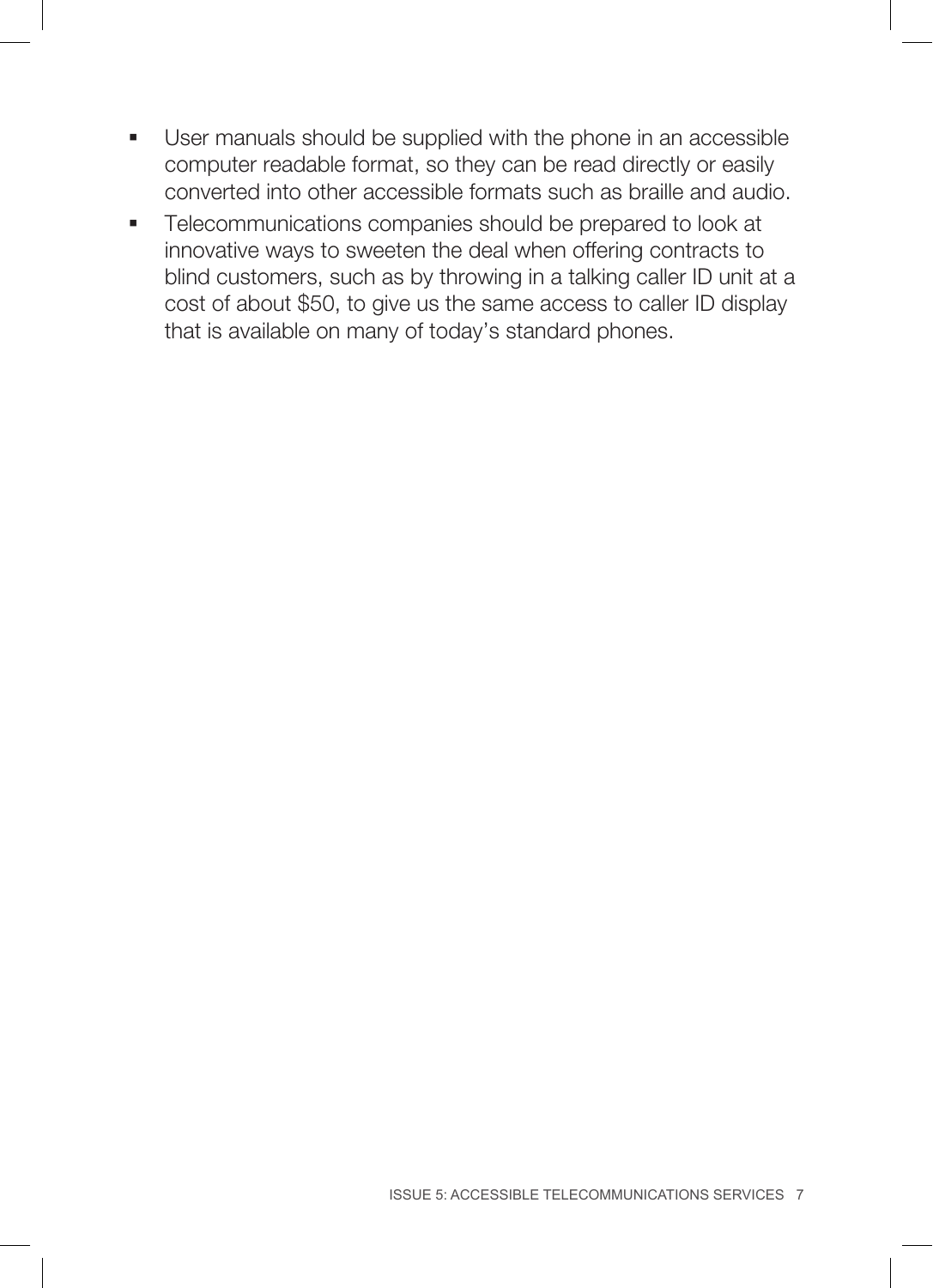### **Accessible Mobile Phones**

Most mobile phones can be used for much more than making and receiving calls. They are small computers which allow their users access to the internet, e-mail, text messaging facilities, personal contact organisers and much more. Manipulating any of these features is managed through a digital display which we as blind people are unable to independently access. Likewise, it is impossible for blind people to independently send and receive text messages without adaptive software that speaks audibly or magnifies visually what is on the screen.

Accessible mobile phones are readily available, but they tend to be expensive, \$500 or more, compared to the much cheaper everyday models, particularly if all someone wants to do is make calls and send and receive text messages. Often these phones are excluded from today's standard contracts, further penalising blind people who must pay much more than most other people simply to have a mobile phone. We believe phone manufacturers can do more to make such phones available at an affordable price. Telecommunications companies should introduce and make widely available to blind people, accessible mobile phones that incorporate specialised adaptive software. We believe that telecommunications companies should help supplement the additional costs associated with making these phones accessible, thereby allowing blind customers to afford to purchase accessible mobile phones at a price equivalent to that paid by sighted customers. After all, the telecommunications industry is profoundly changing the way many in society interact and communicate. Thus it is a growing industry and the industry itself must accept that it has a fundamental obligation to ensure their services are accessible to everyone.

For a mobile phone to be considered accessible, a blind person should be able to efficiently and independently use such functions as menus of choices, dialling a number, reading the last number dialled, reading the called number, reading incoming text messages, checking and editing text messages being sent, accessing and using the contacts list, reading the indicators such as battery and signal strength, and changing configuration settings. Other more optional applications should also be accessible if included, such as email, web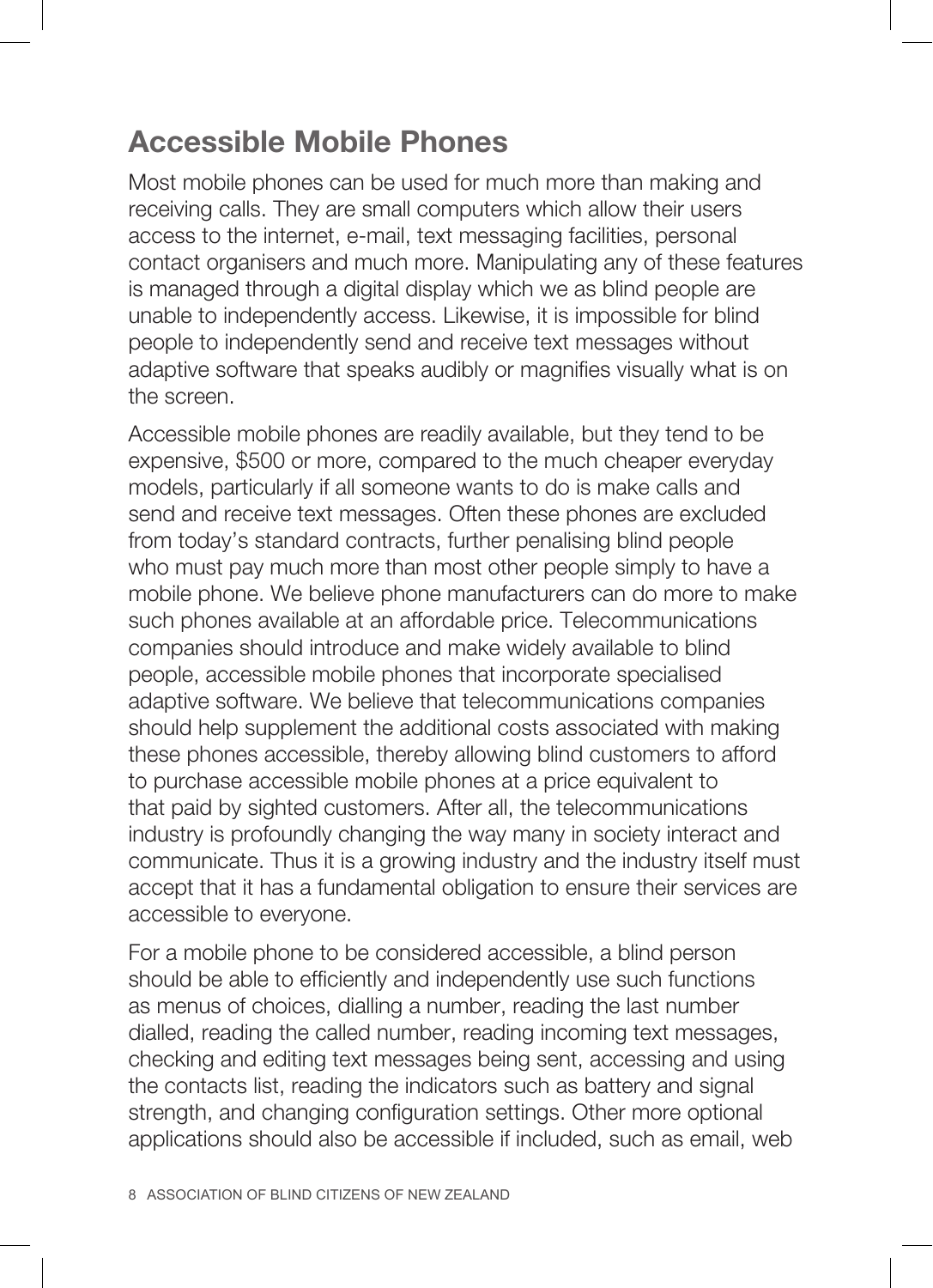browsing, clock and calendar, media player, and so on. Functions should be usable through keys that are distinct and easy to press, built-in responsive synthetic speech, the ability to enlarge characters on the display and ability to link to a braille display via Bluetooth.

- Accessible mobile phones that are affordable and available and at a similar price to commonly available models.
- Accessible mobile phones available through contracts similar to standard contracts linked to other commonly available models.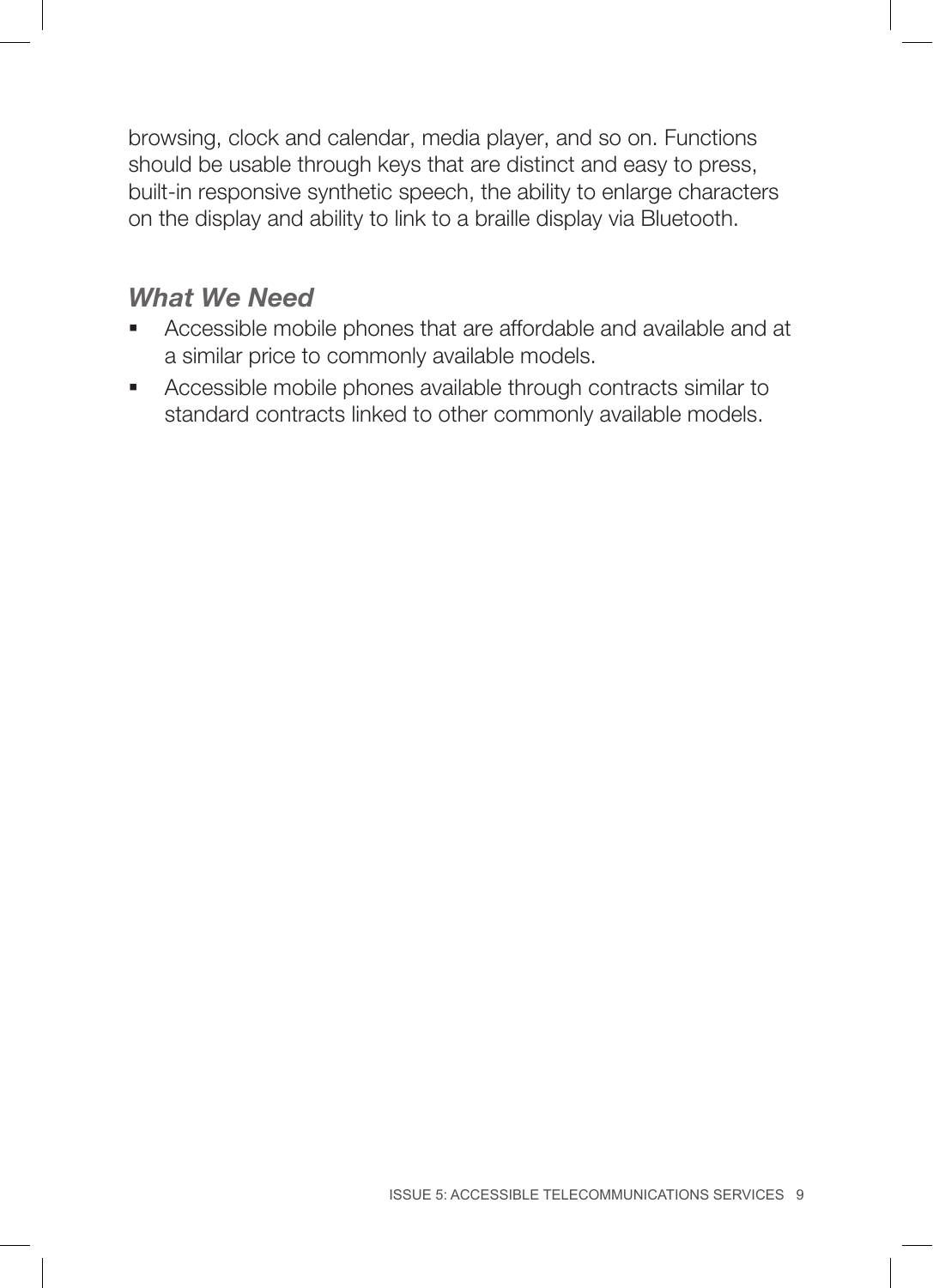### **Accessible Telephone Directories**

Every so often, everyone with a typical phone arrangement receives replacement phone books free of charge. These are completely inaccessible to blind people, and, for that matter, people who can't read small print. The alternative is of course the 018 directory service. But that involves a charge, even if it is a small charge. In our view, it is discriminatory to offer printed phone books free of charge when clearly there is a significant cost to produce them, while charging for the 018 directory service.

- Free of charge access to a phone-based equivalent service that allows people to verbally ask for and obtain the desired number.
- Ability to make yellow pages enquiries by phone.
- Accessible and easy to use white and yellow pages' websites (see below for further comment on accessible websites).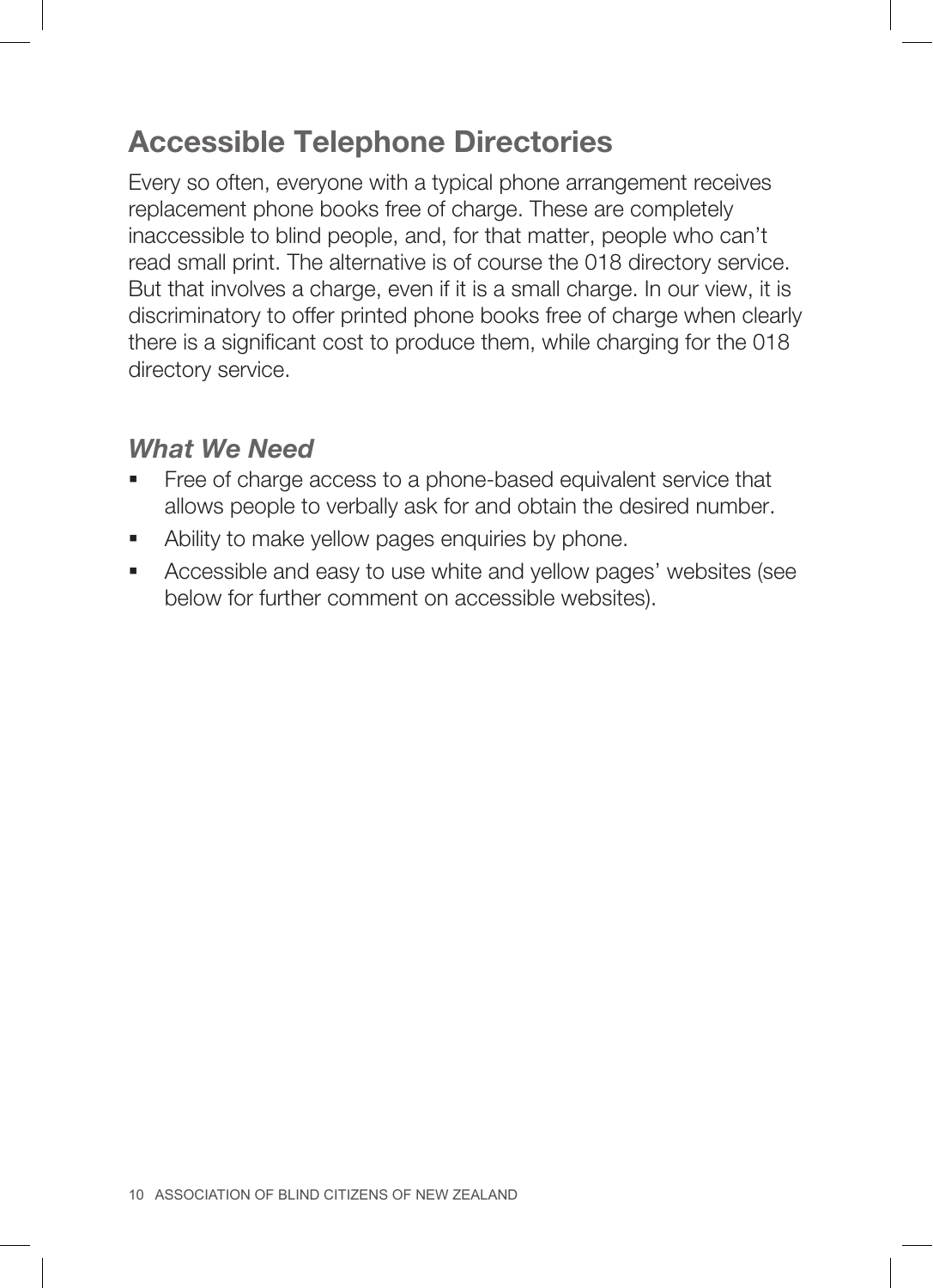### **Accessible Information and Dealing**

It is a commonly held view that service plans such as call and data plans are hard to understand. Imagine how much worse it is if you can't even easily read the information.

We need information to be accessible, and nowadays, making information accessible is simple and cheap, provided the right philosophy and approach is adopted from the outset.

Also when dealing with telecommunications companies, we need them to ensure they avoid practices that perhaps inadvertently discriminate against us.

- Information on service plans and other materials including promotional materials commonly produced by telecommunications companies to be available online in formats that comply with recognised accessibility standards.
- Monthly billing information to be available and easily accessed online in accessible formats.
- Companies should also make their information, including billing information, available in other accessible formats such as braille and audio.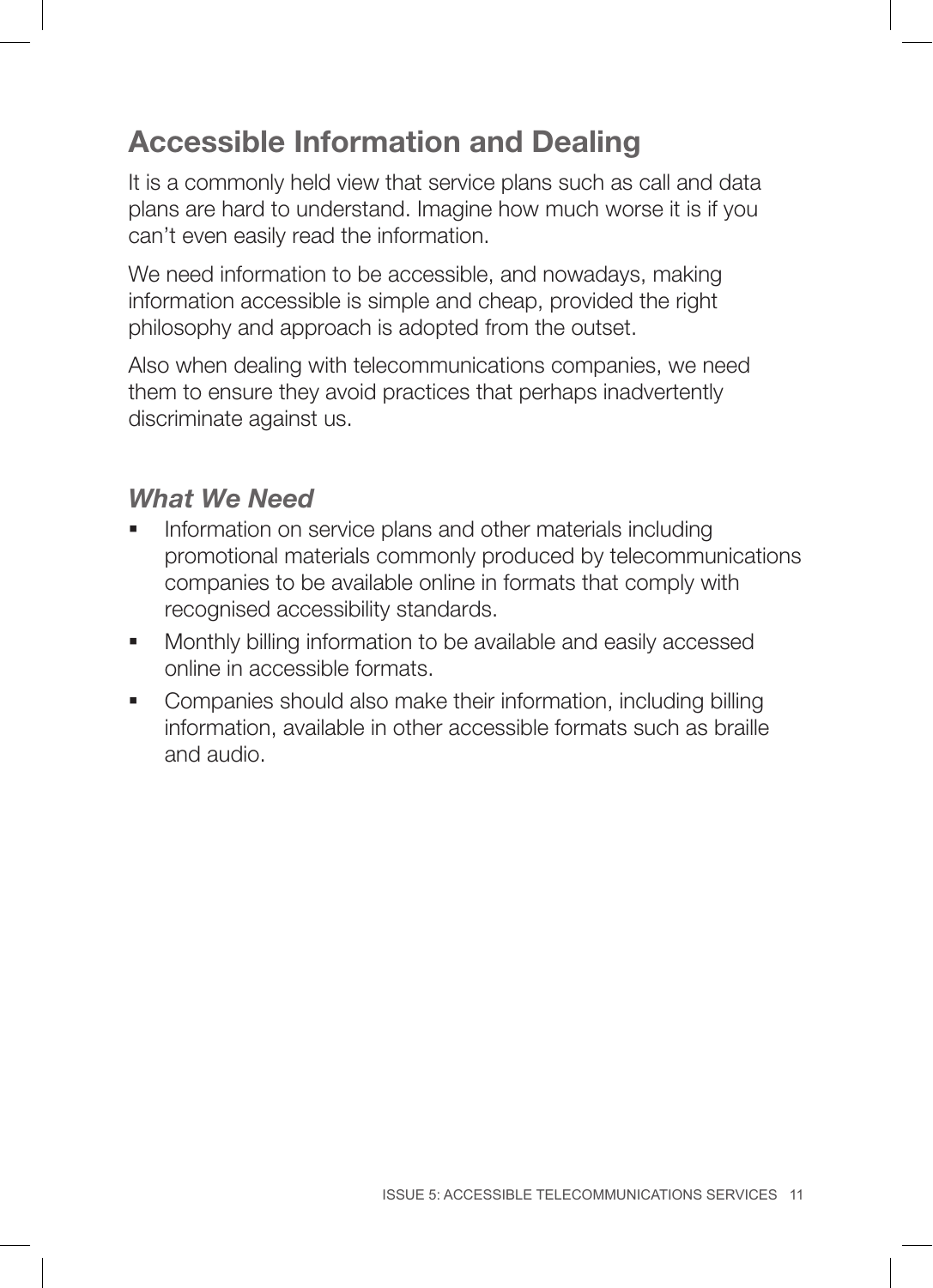### **Accessible Websites**

Websites are increasingly valuable to blind people because, provided they are accessible, we can use them with full independence. It is particularly liberating for blind people to carry out business transactions which, in the past, would have involved asking someone else for help.

All telecommunications companies nowadays do a considerable amount of their business through their websites. Often they try to show-case the latest website technology. There is a lot of potential for these companies to show leadership in the industry and ensure their websites comply with currently accepted accessibility standards.

- Telecommunications companies to have websites that comply with the accessibility standards set by the World Wide Web Consortium.
- Web sites to avoid utilising technologies such as CAPCHA that can create an insurmountable barrier to people who are blind or deafblind.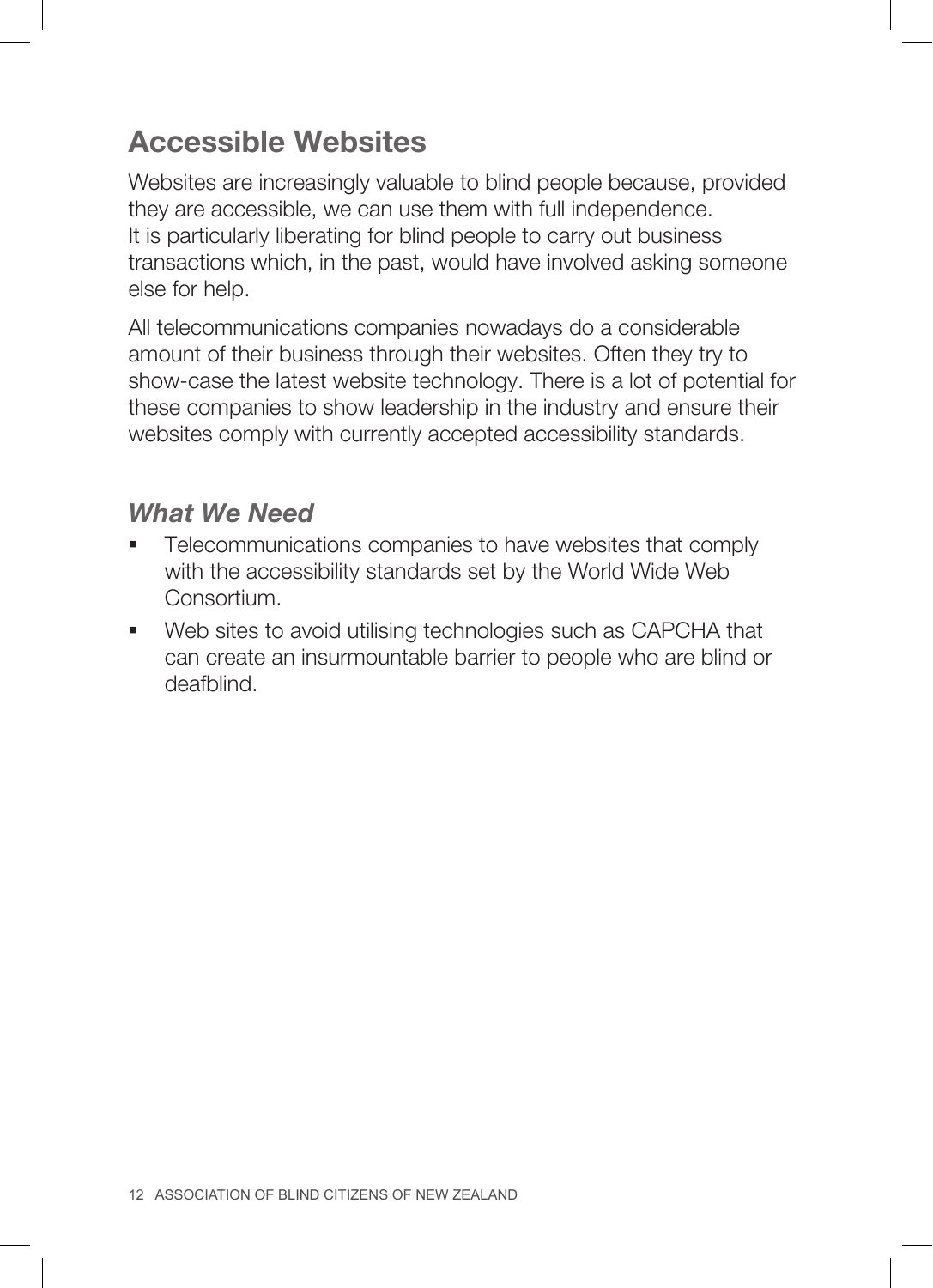# **Staff Training**

We as blind people should be able to buy our phones in much the same way as sighted people do, from a local dealer. Telecommunications companies need to ensure their key staff have a basic awareness of our needs and the solutions available. The Association of Blind Citizens of New Zealand can provide such advice on behalf of our members.

#### *What We Need*

**Telecommunications companies to ensure their key staff are** trained to know about the needs of blind customers and specific services and products of interest.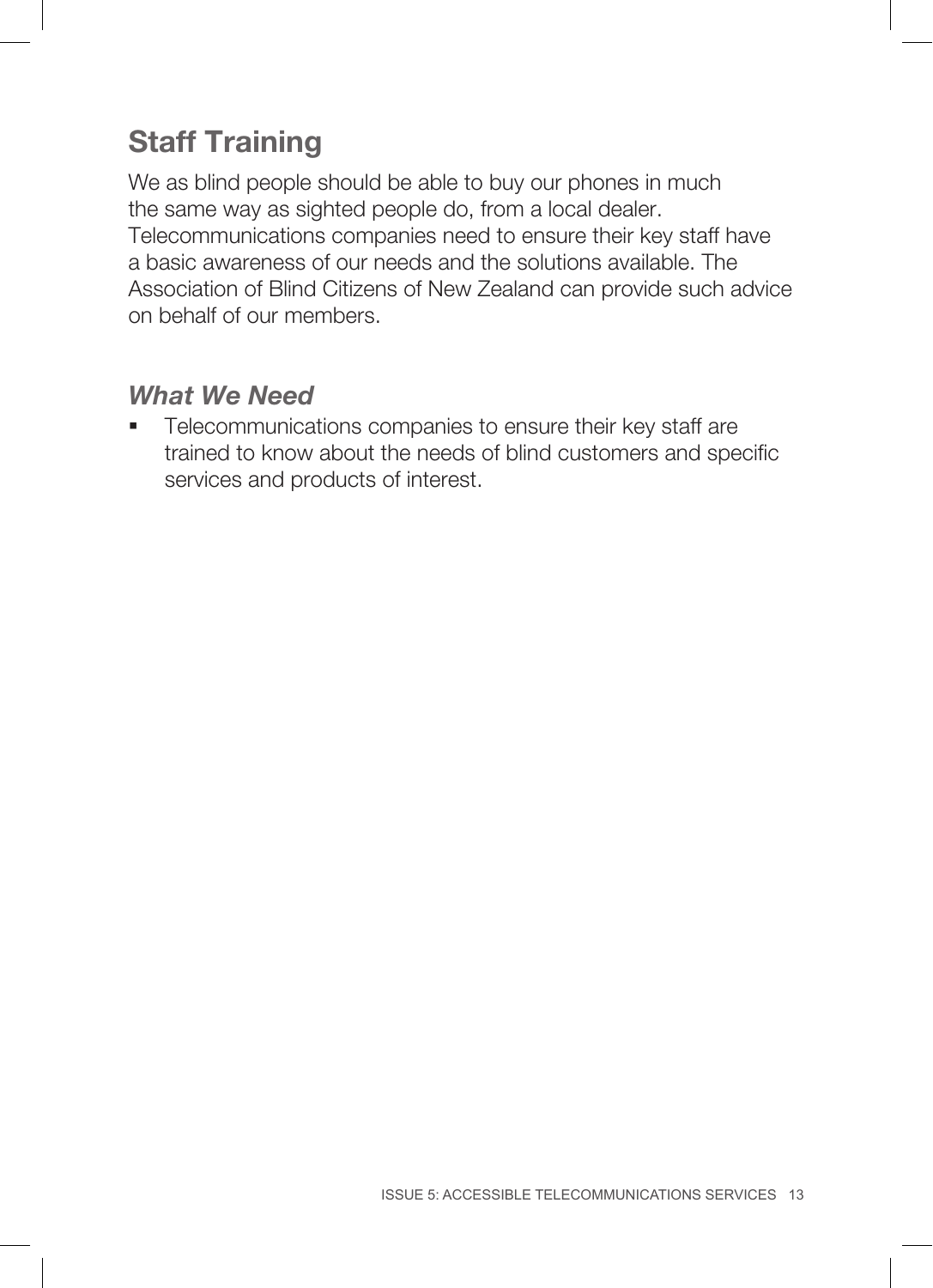14 ASSOCIATION OF BLIND CITIZENS OF NEW ZEALAND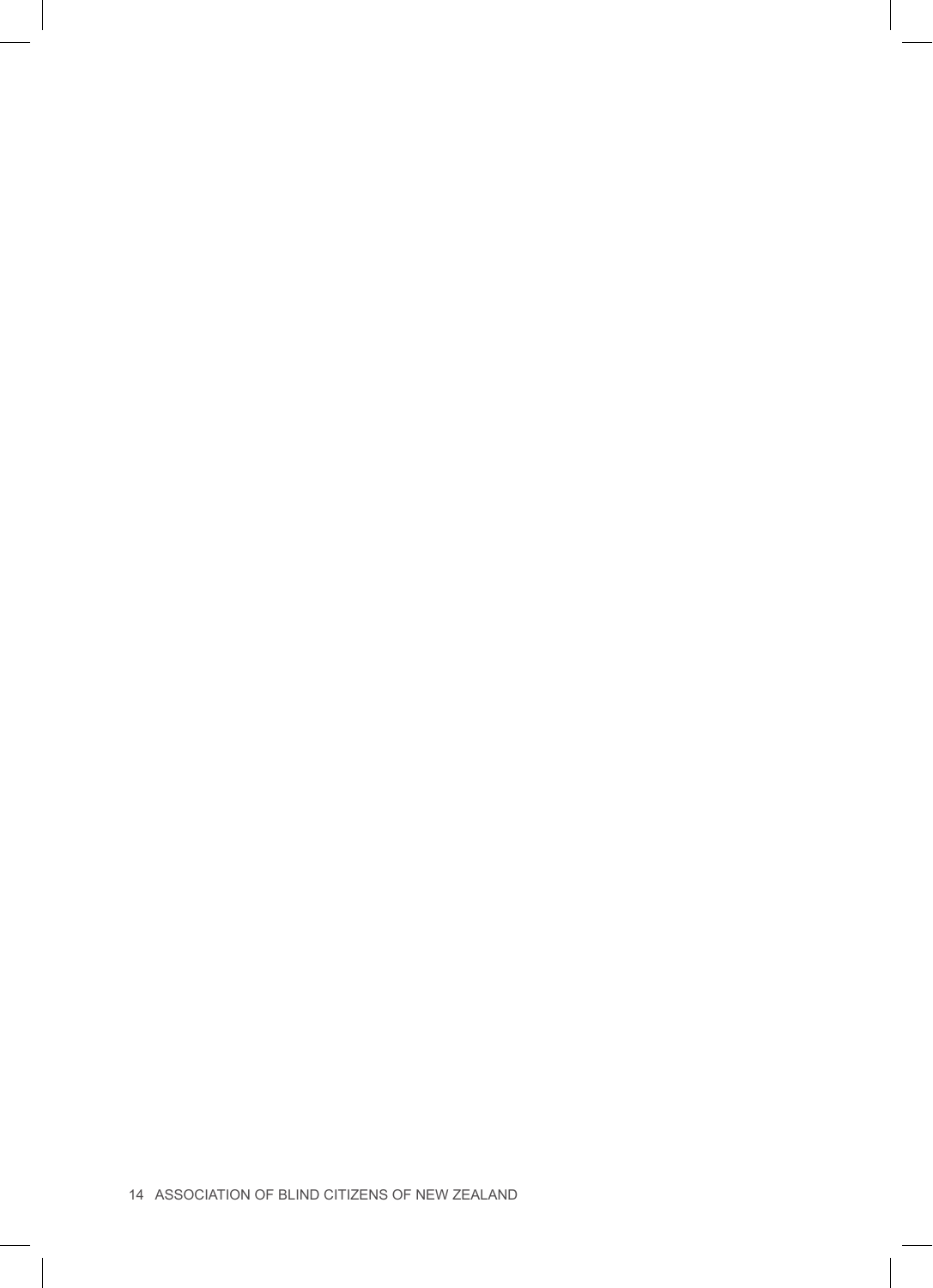### **References Sources**

- Telecommunications Act 2001
- Web Content Accessibility Guidelines (WCAG) 2.0, World Wide Web Consortium, available at http://www.w3.org/TR/WCAG20
- **The Great Barrier Brief: ABC NZ July 2008**
- **UN Convention on the Rights of Persons with Disabilities: Article 9,** adopted by the United Nations General Assembly on 13 December 2006, ratified by New Zealand, September 2008 and enforced in October 2008.
- **Association of Blind Citizens of New Zealand Technology Sub** Committee (usability and accessibility evaluation by blind users).